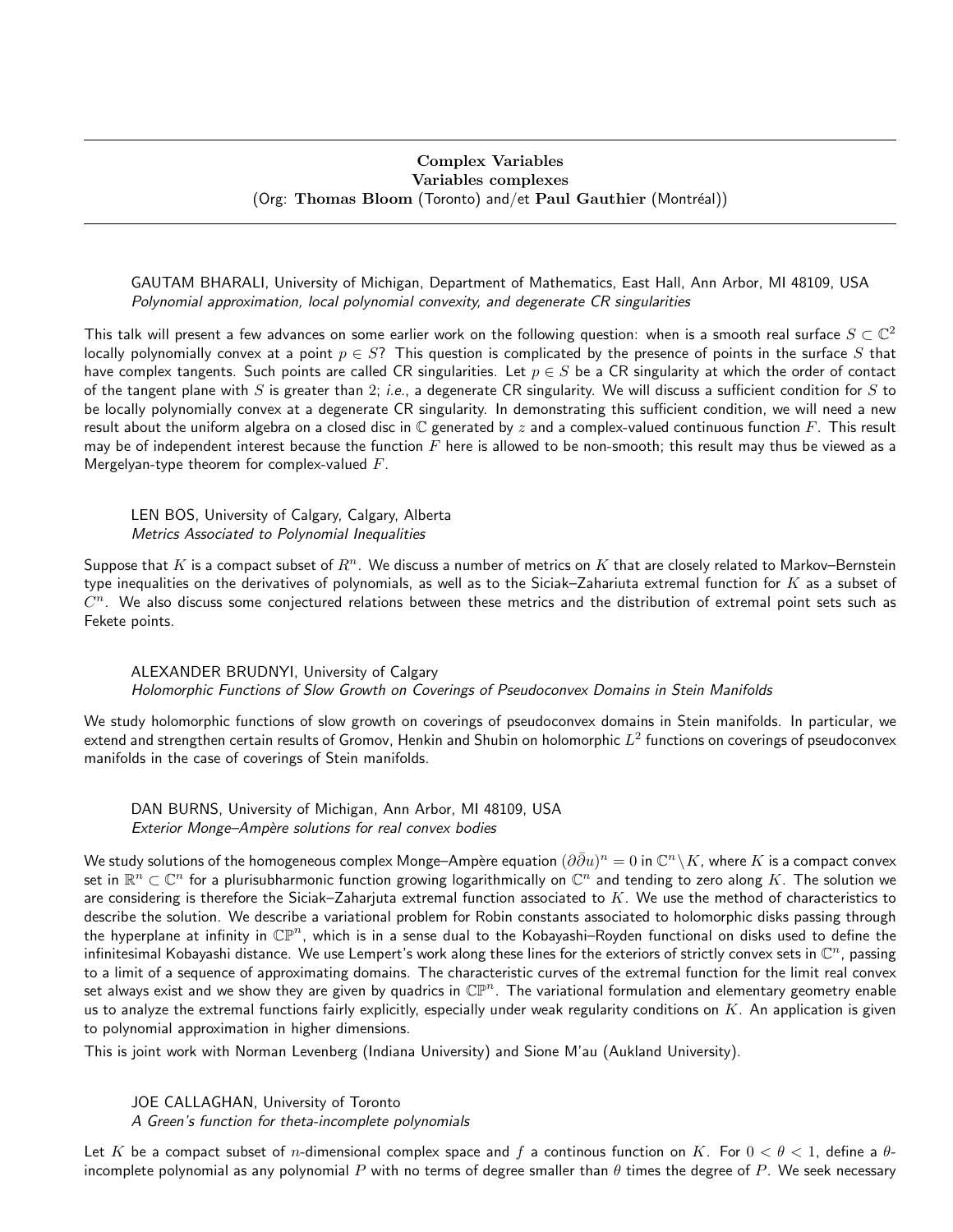and sufficient conditions on f and K, for f to be the uniform limit on K, of  $\theta$ -incomplete polynomials. Our approach is to define an appropriate Green's function for  $\theta$ -incomplete polynomials. Then the solution to the approximation problem can be phrased in terms of the Monge–Ampere measure of this function. More precisely, this type of approximation will be possible exactly when  $f$  vanishes outside of the support of this measure.

## FRED CHAPMAN, Waterloo

A Sufficient Condition for Uniform Convergence of a New Class of Newton Interpolation Series in Two Complex Variables

The name "Geddes series" refers to an extensive catalogue of new classes of series expansions for interpolating and approximating multivariate functions. The catalogue includes classes such as Geddes–Taylor series, Geddes–Fourier series, and a surprisingly large number of other classes. The general Geddes series scheme was invented by the presenter and named in honor of his thesis supervisor in 2003.

The simplest class of Geddes series is the Geddes–Newton series, which interpolates a function of two variables on the lines of a two-dimensional grid; when either variable is held fixed, a Geddes–Newton series reduces to a generalized Newton interpolation series in the free variable. Grids with infinitely many lines generate Geddes–Newton series with infinitely many terms. We conjecture that if the original function is analytic in two complex variables over a sufficiently large region, the resulting Geddes– Newton series converges uniformly to the original function on every sufficiently small compact set containing all the grid lines. We also conjecture that the rate of convergence is linear or superlinear.

This talk describes our progress to date in proving these conjectures. To that end, we will present a new contour integral remainder formula, new rigorous error estimates, and a new sufficient condition for uniform convergence at a linear or superliner rate. All that remains is to prove that this sufficient condition is always satisfied. We will also use Maple to present two applications which demonstrate the rapid convergence of Geddes–Newton series in practice:

(1) the fast and accurate evaluation of certain kinds of multiple integrals in four real dimensions, and

(2) the uniform approximation of special functions by elementary functions.

This talk presents joint research with Keith Geddes.

DAN COMAN, Department of Mathematics, Syracuse University, Syracuse, NY 13244-1150 Invariant currents and dynamical Lelong numbers

Let  $f$  be a polynomial automorphism of  $\mathbb{C}^k$  of degree  $\lambda$ , whose rational extension to  $\mathbb{P}^k$  maps the hyperplane at infinity to a single point. Given any positive closed current  $S$  on  $\mathbb{P}^k$  of bidegree (1,1), we show that the sequence  $\lambda^{-n}(f^n)^{\star}S$  converges in the sense of currents on  $\mathbb{P}^k$  to a linear combination of the Green current  $T_+$  of  $f$  and the current of integration along the hyperplane at infinity. We give an interpretation of the coefficients in terms of generalized Lelong numbers with respect to an invariant dynamical current for  $f^{-1}.$  The results are joint work with Vincent Guedj.

BRUCE GILLIGAN, University of Regina, Regina, SK S4S 0A2 Kaehler homogeneous manifolds

Let G be a connected complex Lie group and H a closed, complex subgroup of G. In this talk we will assume that the complex homogeneous manifold  $X := G/H$  is Kähler. Kähler homogeneous manifolds X are completely understood if X is compact or the metric is G-invariant. The situation is also understood if the group G is semisimple, solvable, or a direct product  $S \times R$ of its radical R with a maximal semisimple subgroup S of G. Attempts to construct examples of noncompact manifolds X homogeneous under a nontrivial semidirect product  $G = S \ltimes R$  with a not necessarily G-invariant Kähler metric motivated this work.

In this setting the S-orbit  $S/S \cap H$  in X is Kähler. Thus  $S \cap H$  is an algebraic subgroup of S. The Kähler assumption on X ought to imply the S-action on the base Y of any homogeneous fibration  $X \to Y$  is algebraic too. Natural considerations allow a reduction to the case where  $H = \Gamma$  is a discrete subgroup and there is a homogeneous fibration  $X = G/\Gamma \to G/I =: Y$  with  $I^\circ$  an abelian, normal subgroup of  $G$  and the fiber  $I^\circ/(I^\circ\cap \Gamma)$  a Cousin group, *i.e.*, a complex Lie group with no nonconstant holomorphic functions. We prove an algebraic condition does hold in the homogeneous manifold  $Y = \hat{G}/\hat{\Gamma}$ , where  $\hat{G} := G/\Gamma^{\circ}$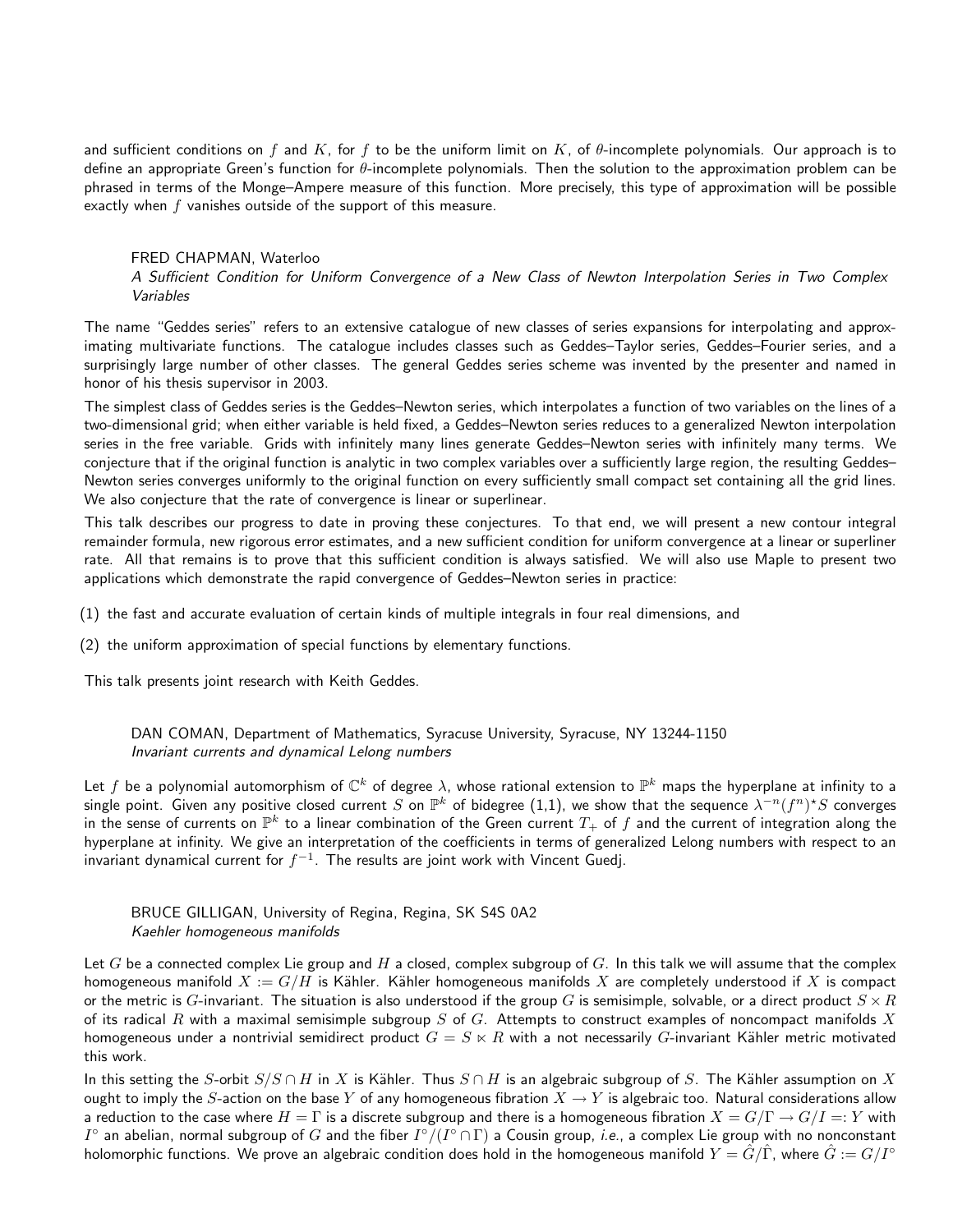and  $\hat\Gamma:=I/I^\circ.$  Namely, we show that an element  $\hat g\in\hat\Gamma$  of infinite order lying in a semisimple subgroup  $\hat S$  of  $\hat G$  is an obstruction to the existence of a Kähler metric on X. So if X is Kähler, then  $\hat{S} \cap \hat{\Gamma}$  is finite.

As a consequence, if the group  $\hat{G}$  is a linear algebraic group whose radical  $\hat{R}$  is a vector group and the representation of  $\hat{S}$  on  $\hat{R}$  is linear with no nonzero invariant vector, then  $G/\Gamma$  cannot be Kähler. An example of such a group  $\hat{G}$  is the affine group of  $\mathbb{C}^n$  for  $n > 1$ .

NIHAT GOGUS, Department of Mathematics, 215 Carnegie Hall, Syracuse University, Syracuse, NY 13244, USA Fusion and Localization of Plurisubharmonic Functions

We address the problem of continuity of plurisubharmonic envelopes. A bounded domain D is called  $c$ -regular if the plurisubharmonic envelope of every continuous function on  $\bar{D}$  extends continuously to  $\bar{D}$ . Using Gauthier's Fusion Lemma, we show that a domain is locally  $c$ -regular if and only if it is  $c$ -regular.

IAN GRAHAM, University of Toronto, Toronto, ON The Caratheodory–Cartan–Kaup–Wu theorem on an infinite-dimensional Hilbert space

Let  $\Omega$  be a bounded convex domain in a separable Hilbert space. Let  $f: \Omega \to \Omega$  be a holomorphic mapping with a fixed point p. We give a criterion, in terms of triangularizability and spectral properties of  $df_p$ , for f to be biholomorphic. This is joint work with Joseph A. Cima (Chapel Hill), Kang-Tae Kim (Pohang University of Science and Technology, Korea), and Steven G. Krantz (Washington University, St. Louis).

DANIEL JUPITER, Department of Mathematics, Texas A&M University, College Station, TX 77843-3368 Global Approximation of CR Functions on CR Manifolds

We discuss the problem of globally approximating CR functions on CR manifolds. Some known results in this direction will be mentioned, as will obstructions to solving the problem.

We present a new result, joint with Al Boggess (Texas A&M): approximation on Bloom–Graham model graphs.

FINNUR LARUSSON, University of Western Ontario, London, Ontario The Siciak–Zahariuta extremal function as the envelope of disc functionals

The Siciak–Zahariuta extremal function of a subset  $X$  of complex affine space, also known as the pluricomplex Green function with logarithmic growth at infinity, is the supremum of all entire plurisubharmonic functions of minimal growth that are negative on X. In the case when X is convex, there is a disc formula for the Siciak–Zahariuta extremal function due to Lempert. We will describe new joint work with Ragnar Sigurdsson in which Lempert's formula is generalized to arbitrary open sets.

EUGENE POLETSKY, Syracuse University, Syracuse, NY 13244, USA Relative Disk Envelopes

Let X be a complex manifold, Y be an open subset of X and let  $\phi$  be an upper semicontunuous function on Y. Consider the space  $H(X, Y)$  of all analytic disks in X whose boundaries lie in Y. On this space we introduce an equivalence relation: two analytic disks are equivalent if their centers coincide and they can be connected by a continuous curve in  $H(X, Y)$ . We show that on the set  $Y'$  of equivalence classes there is a local homeomorphism  $\rho$  into  $X$  that defines on  $Y'$  a structure of a complex manifold.

We define the relative disk envelope of  $\phi$  on X as the infimum of the integrals of  $\phi$  over the boundaries of all analytic disks in  $H(X,Y)$  with centers at  $z_0\in X$  and boundaries in  $Y.$  As the result we get a function on  $Y'$  which is plurisubharmonic. This approach immediately generates many geometric questions that will be also discussed.

RASUL SHAFIKOV, University of Western Ontario Uniformization of domains with spherical boundary

In this talk I will discuss the problem of uniformization of Stein domains with spherical boundaries.